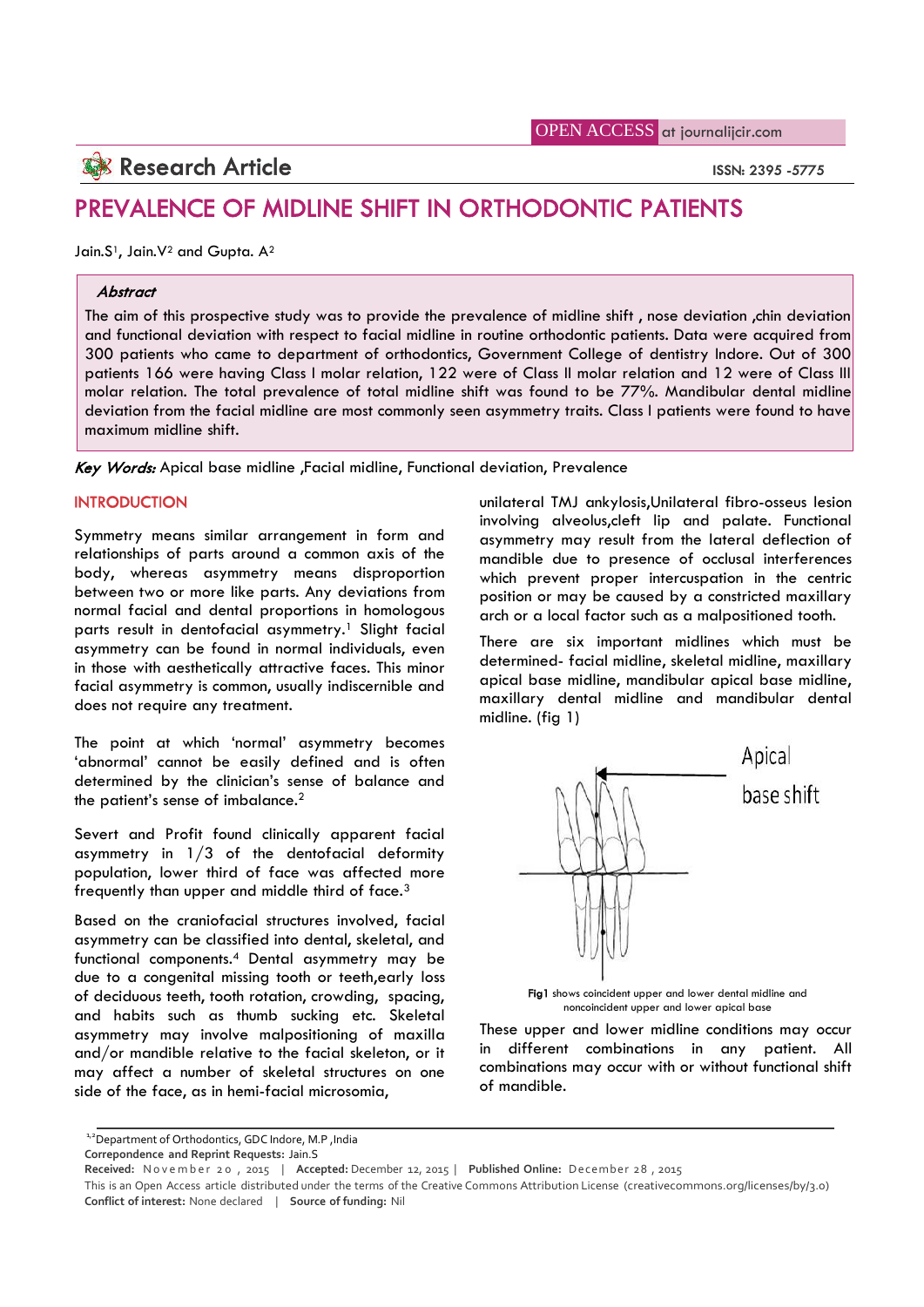Facial or dental asymmetry can be diagnosed by thorough clinical and radiographic examination (OPG,PA cephalogram,Lateral cephalogram or by CBCT).The extent to which the maxillary midline deviates from the facial soft-tissue midline is commonly recorded, presumably because an objective will be for the two midlines and the mandibular midline to be coincident after orthodontic treatment. Facial landmarks, such as the nose, philtrum,and chin, often used as references for maxillary midline positioning.<sup>5</sup> Arnett and Bergman noted that the philtrum is usually a reliable midline structure and can, in most instances, be used as the basis for midline assessment.<sup>6</sup> Facial aesthetic evaluation is an important part of the orthodontic treatment-planning process. One of the primary goals of orthodontic treatment is the attainment of the best facial aesthetic appearance for a given patient.

The orthodontist must justify the burden of treatment when determining whether to correct or accept a maxillary midline deviation. Ultimately, the most important factor in that decision might be the degree to which the deviation negatively affects perceived dental and facial esthetics.

Accurate early diagnosis will enable the clinician to formulate proper treatment plan otherwise it may be get worsen during treatment. Without data on prevalence and severity it has not been possible to evaluate alternate causes for asymmetries and their predictability. So need of the present study is to find out the prevalence of midline shift in orthodontic patients.

## **AIMS AND OBJECTIVES**

- 1. To find out the prevalence of midline shift i.e upper dental midline, lower dental midline, upper apical base, lower apical base with respect to facial midline in Orthodontic patients.
- 2. To find out the prevalence of nose deviation , chin deviation and functional deviation with respect to facial midline in Orthodontic patients

### **MATERIAL AND METHOD**

Sample size calculation was done using formula  $4pq/e$  <sup>2</sup>, here p is prevalence of midline shift which was taken from previous similar studies and e is precision level, set at 0.05. 370 patients were selected randomly coming to department of Orthodontics, College of dentistry, Indore. The inclusion criteria employed for selection of samples were-

- Age group of 13-30 years
- 2. No history of trauma
- No major local/systemic problems which affects the growth and development of facial structures or body eg. Cleft lip and palate
- 4. No orthodontic or interceptive treatment carried out.

Out of total sample, 70 patients were not fulfilling the stated criteria so excluded from the study. The sampling frame comprised of approximate 300 patients (table 1) class III molar relation. Out of 300 patients 166 were having Class I molar relation, 122 were of Class II molar relation and 12 were of Class III molar relation. Ethical clearance was obtained from the Institutional ethical Board, while informed consent was also obtained from the subjects.

**Table 1**Occlusal classifications of subjects

| <b>Malocclusion</b> | n(300) |
|---------------------|--------|
| Class I             | 166    |
| Class II            | 122    |
| Class III           | 12     |

Each patient was examined for midline evaluation. During examination patient was instructed to look forward with back straight in sitting posture without using headrest. Midline evaluation form of each patient was filled by single investigator included in the study. All midlines were checked by taking philtrum as a guide. Evaluation includes upper dental midline, lower dental midline, upper apical base, lower apical base with respect to facial midline and also nose deviation and chin deviation with respect to facial midline. Apical base midline shift was checked by identifying the points of the centre of the roots of the upper and lower central incisors, this median point of the roots is called the apical base points. Perpendiculars are drawn to the occlusal plane from these points to evaluate the apical base midline discrepancy. Also functional deviation was a recorded in initial contact at centric occlusion. Each recording was checked twice by same investigator to eliminate intra-observer error.

#### **RESULTS**

On analyzing the data, it was found that 77% patients showed midline deviation in routine clinical examination. Out of total midline shift, 21 % patients showed upper dental midline shift , 43% patients showed lower dental midline shift which is nearly twice of upper dental midline shift. 13 % patients showed upper apical base midline shift , 23%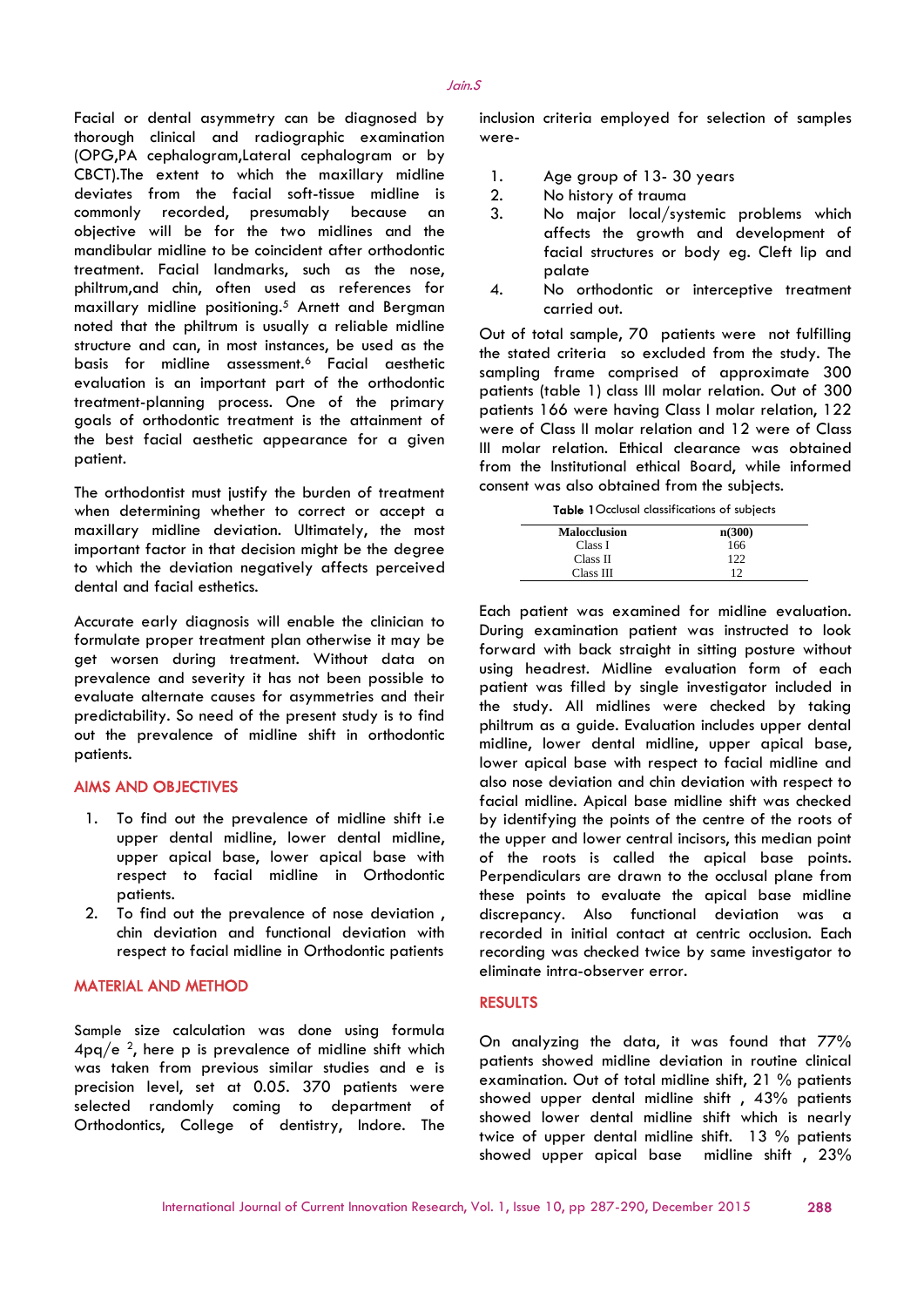patients showed lower apical base midline shift which fac is nearly twice of upper apical base midline shift. 20 % patients showed nose deviation while 28 % showed chin deviation. 9 % patients showed functional deviation. Figure 2 shows representation of above data with the help of bar graph.



This study found functional deviation was most commonly present in class III malocclusion. (Table 2)

| <b>Malocclusion</b> | <b>Functional deviation</b> |
|---------------------|-----------------------------|
| Class I             | 10.8% (18 out of 166)       |
| Class II            | 7% (8 out of 122)           |
| Class III           | 50% (6 out of 12)           |

Among all patients which had midline shift, maximum deviation of face (including skeletal, dental, functional, nose and chin deviation) was found in Class I patients. Figure 3 shows representation by pie diagram. I<br>
II  $\frac{10.8\%}{7\%}$  (8 out of 166)<br>
II  $\frac{7\%}{50\%}$  (6 out of 122)<br>
It s which had midline shift, maxim<br>
ace (including skeletal, dent<br>
and chin deviation) was found<br>
gure 3 shows representation by p<br>  $\frac{3.9\%}{5000}$ 



**Figure 3** Midline deviation in different malocclusion groups

#### **DISCUSSION**

The clinical impact of coordinated facial, maxillary and mandibular midlines to a successful orthodontic result and good facial equilibrium cannot be denied.Therefore the clinical significance of this research was to highlight the importance of dentofacial asymmetry during orthodontic diagnosis and treatment planning. Evaluating asymmetries and their predictability without the data on prevalence would not be possible. Key results of this cross-sectional study showed that non-coincident dental midline was most commonly seen asymmetry trait, mandibular dental midline shift was more common in comparison to maxillary dental midline shift and functional deviation was the least commonly observed asymmetry trait but it was commonly seen in Class III malocclusion, apical base shift was more commonly seen in class I malocclusion.

Diagnosis of facial asymmetry at an early age will help the clinicians to intercept the developing asymmetry. Early diagnosis of mandibular asymmetry is important to prevent other deformities like canting of occlusal plane, posterior crossbites etc. Clinician can detect and differentiate the reason for different Diagnosis of facial asymmetry at an early age will<br>help the clinicians to intercept the developing<br>asymmetry. Early diagnosis of mandibular asymmetry<br>is important to prevent other deformities like canting<br>of occlusal plane instance, a patient showing dental midlines discrepancy may be having apical base (skeletal) midline discrepancy and an underlying skeletal problem which adds to the facial asymmetry and must be diagnosed accordingly to devise a proper treatment plan. crusion, apical base shift was more commonly<br>in class I malocclusion.<br>the clinicians to intercept the developing<br>metry. Early diagnosis of mandibular asymmetry<br>obtant to prevent other deformities like conting<br>chemetry. Ear **Particular asymmetry** of the control of the controllation and the commentings of moral in symmetry. Early diagnosis of moralibular asymmetric symmetric symmetric controllation and the external differential the external d dentinal militaries sint to constrain and comparison of constrained and evidention of the constrained evidention and the constrained exist of the lead commonly observed and microlection, apical base shift was more commonl

Also the type and severity of midline shifts is important as the treatment mechanics is based on the type of midline shifts.

Apical base measurement is very important for detecting skeletal asymmetries so as to impart correct treatment. When there is a true apical base discrepancy, the translatory mechanics are required whereas in non-surgical cases we do not decompensate dental compensations. i.e compensatory axial inclinations should be maintained. discrepancy may be having apical base (skeletal)<br>midline discrepancy and an underlying skeletal<br>problem which adds to the facial asymmetry and<br>must be diagnosed accordingly to devise a proper<br>treatment plan.<br>Also the type

Mandibular dental midline deviation from the facial midline was most commonly seen asymmetry traits in the present study similar to the findings of Sheats *et* al<sup>7</sup> and Nita Kumari Bhateja and Mubassar Fida<sup>1</sup> who also found maximum mandibular dental midline deviation from the facial midline among orthodontic patients.

Sheats *et al* also found lack of dental midline coincidence in 46%, maxillary midline deviation from the facial midline (39%), molar classification asymmetry (22%), maxillary occlusal asymmetry (20%), mandibular occlusal asymmetry (18%), facial asymmetry  $(6\%)$ , chin deviation  $(4\%)$  and nose deviation (3% ).Unlike present study both above mentioned studies did not evaluate the prevalence of **EXEMPLE SOW (6 out of 12)** important as the treathment mechanics is based on the treathment strep experient to the mail of the main specifier and the desired of the main specifical desired in the desired of the main speci